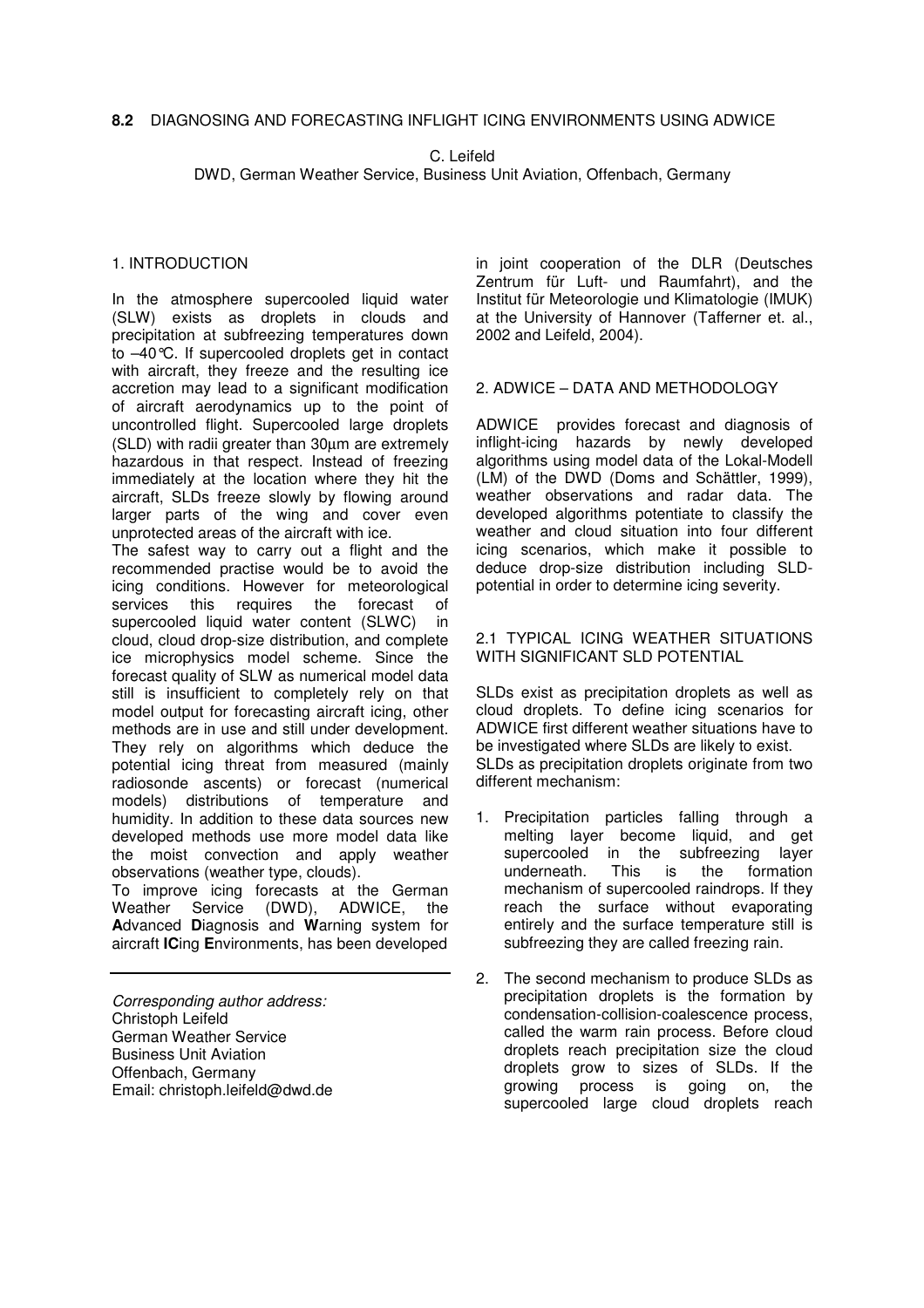drizzle size, they will fall out of the cloud because of the weight and fall as precipitation droplets towards the surface. This precipitation mechanism is likely in flat stratiform clouds with cloud top temperatures not colder than –12°C. If these supercooled drizzle drops reach the ground without evaporating entirely and the surface temperature still is subfreezing they are called freezing drizzle.

In addition to freezing precipitation and SLDs in stratiform clouds, SLDs are likely in towering cumulus (TCU) and cumulonimbus clouds too. High updrafts, windshear and turbulence force the collision-coalescence process in these clouds. Due to high upwinds in convective clouds SLDs can be found even at temperatures down to –40°C.

## 2.2 ICING SCENARIOS FOR ADWICE

Up to this point we discussed weather situations with SLDs as precipitation droplets: the supercooled raindrops and the supercooled drizzle droplets. And we have found that SLDs are likely in towering convection as well as in flat stratiform clouds.

For these weather/cloud situations icing scenarios are defined. The scenario **freezing** represents the situation where supercooled raindrops will form, the **stratiform** scenario represents the stratiform cloud situation with SLDs as well as the situation that these SLDs grow to drizzle size and leave the cloud as supercooled precipitation droplets. The third icing scenario **convective** represents all convective clouds with at least 3000m of vertical expansion.

All other clouds and weather situations that will not belong to one of these three SLD scenarios may hazardous to aircraft too and are all classified by an icing scenario called **general**. The only requirement for this scenario is the existence of clouds at temperatures between 0℃ and -20℃.

Typical vertical profiles of temperature and dewpoint as prototypes are dedicated to the defined icing scenarios.

## 2.3 PROGNOSTIC ICING ALGORITHM (PIA)

The prognostic icing algorithm (PIA) of ADWICE is based on numerical model data from a Lokal Model (LM) of the German Weather Service with model extension covering Europe, a horizontal resolution of 7km, and 36 vertical layers. The algorithm is started twice a day, at about 03 UTC and 15 UTC, the time when new model data are available. The maximum icing forecast time depends on the model and is limited to 48 hours using LM data.

In order to find similar weather and cloud situations in model data like the ones defined in the icing scenarios, PIA compares all vertical profiles of temperature and dewpoint simulated by the numerical model with the ones defined in the scenarios. Further on PIA checks moist convection in the LM in order to find convective situations with towering convection or even cumulonimbus clouds.

If simulated profiles show the same structure as the defined profiles from the icing scenarios or the extend of the parametrized moist convection reaches at least 3000m one of the four icing situation in model data is found.

# 2.4 DIAGNOSTIC ICING ALGORITHM (DIA)

The diagnostic icing algorithm is based on observational data from weather observing stations (SYNOP, METAR), weather radar data as well as numerical data from the LM. In a first step the weather and cloud observations are assigned to the corresponding gridpoints of the LM. Gridpoints between two neighbour stations get the weather and cloud information from the station which is nearest to the gridpoint. If the distance between gridpoint and synoptic station exceeds 70km no information will be assigned for this gridpoint. The density of observation stations in Europe is so high that only some few gridpoints get no observational data.

The second step using the assigned observational information regarding weather and clouds is to attribute all gridpoints one of the four defined icing scenarios as a first guess information. To do so the algorithm needs three dimensional data to give the first guess information a vertical structure.

E.g. freezing rain is observed and the radar composite shows an echo. This information is enough to attribute the icing scenario freezing to the corresponding gridpoints of the observation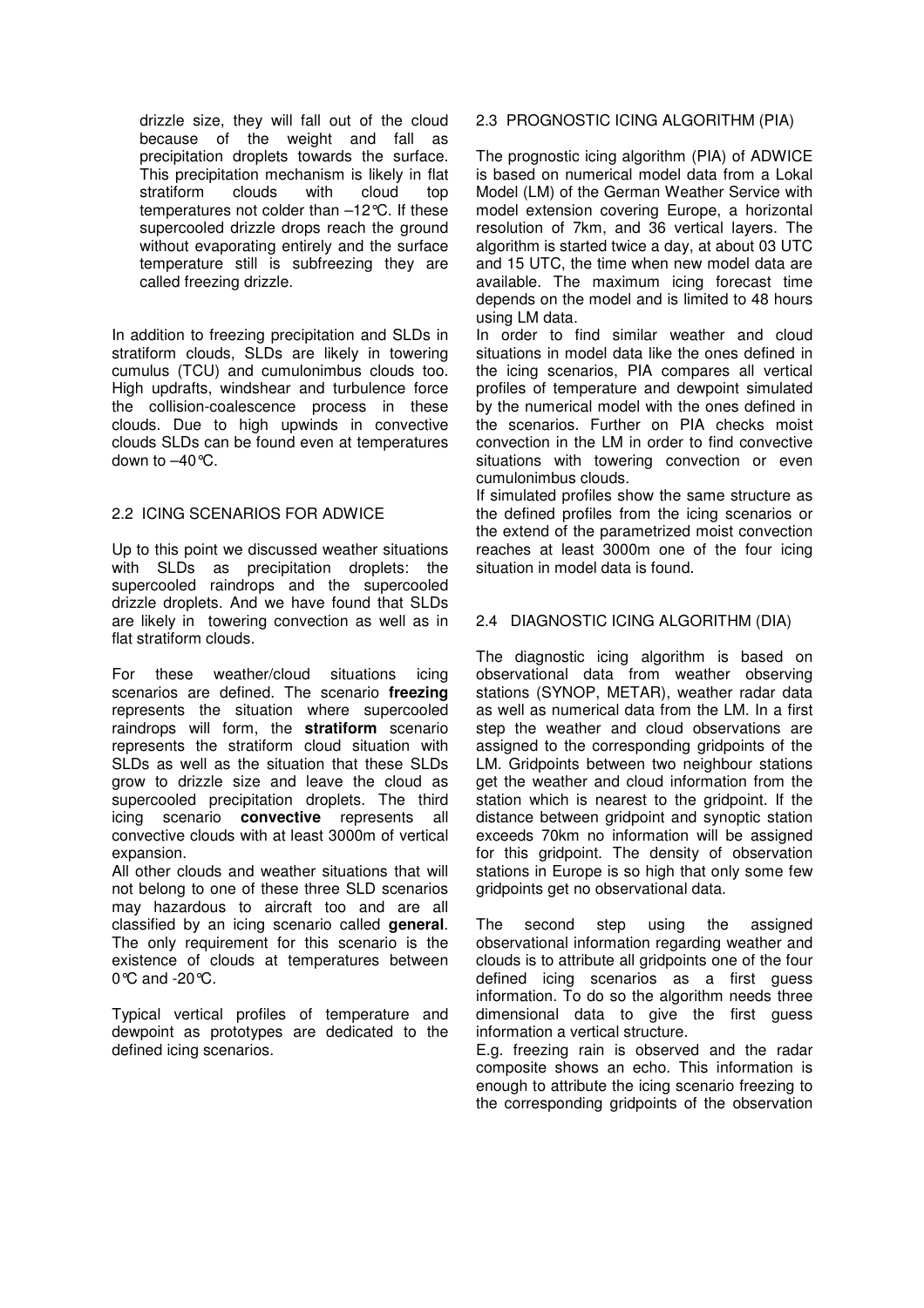station as a first guess information. To find the vertical extend of supercooled rain three dimensional model data are used to allocate the base of the expected melting layer. In other cases model data are used to search for the cloud top of a stratiform layer, to get the height of some temperature thresholds or to get the base and the top of convective activity.

Weather radar data are used similar to the observational data reported by meteorological stations. Conventional weather radar systems do detect precipitation size particles, thus radar data can be used as important additional information to confirm the observational data or to have an information at gridpoints where no observational data are available. Further on the echo intensity is used to estimate whether the precipitation particles result of the icephase process, so it is snow or rain, or they maybe are formed by the warm-rain process, so it is drizzle. In ADWICE radar echoes of values greater than 19dBZ suggest that precipitation particles are raindrops or snowflakes but not drizzle.

# HOW DOES DIA REDUCE MODEL ERROR

If model data differ from observed weather the algorithm checks the model data at the surrounding grid columns in order to correct small model errors. In a case where a freezing rain band moves faster than the simulated band, the observational data differ from model data. To get the right vertical information like the base of the melting layer for this observation the algorithm checks model data from neighbour gridcolumns in order to find the expected structure and relocate the information from one of the neighbour gridcolumns to the grid column where model data is wrong.

The diagnostic icing algorithm uses surface observations of precipitation (SYNOP, METAR or RADAR) and has therefor an big advantage over the forecast algorithm which is based only on model data. The forecast algorithm checks the simulated moisture in order to make a decision whether there is precipitation or not. This information is very important to identify freezing rain situations or stratiform clouds with SLD or even drizzle droplets in model data.

The diagnostic icing algorithm is able to overrule possible wrong simulated moisture in upper levels.

In addition cloud information is provided by SYNOP data too. Whenever cloud cover less than 4/8 is observed no icing in the vertical column above the observing station is assigned. In a similar way, the information of cloud base is used to limit the icing in cloud to gridpoints above the reported cloud base with the exception of supercooled precipitation (icing scenarios freezing and stratiform).

## 2.5 ICING INTENSITY

To calculate an expected icing intensity for all types of aircraft is very difficult. Two different types of aircraft flying into the same icing conditions will receive different forms and amounts of ice accretion.

Beside the classification of the weather/cloud situation into four different icing scenarios, ADWICE estimates universal icing intensity based on an estimation of liquid water content. The liquid water content is calculated by a parcel method using simulated relative humidity data. This method already was integrated in the first version of ADWICE (Tafferner et. al., 2002).

Estimating icing intensities for all aircraft still is an ongoing development.

### 3. CONCLUSIONS

ADWICE provides diagnostic and prognostic products of inflight icing hazards. The system uses model data of the LM as well as observational data (SYNOP, METAR, RADAR) in order to classify the weather/cloud situation into four different icing scenarios called freezing, stratiform, convective and general.

Products of icing intensity are available but there still is great need of ongoing development.

Of particular advantage for ADWICE are the grid resolution of the LM and the density of the observation stations in Middle Europe in particular in Germany.

In near future ADWICE will be used operationally at the German Weather Service. Feedback information from users and of a validating phase will route the future development steps.